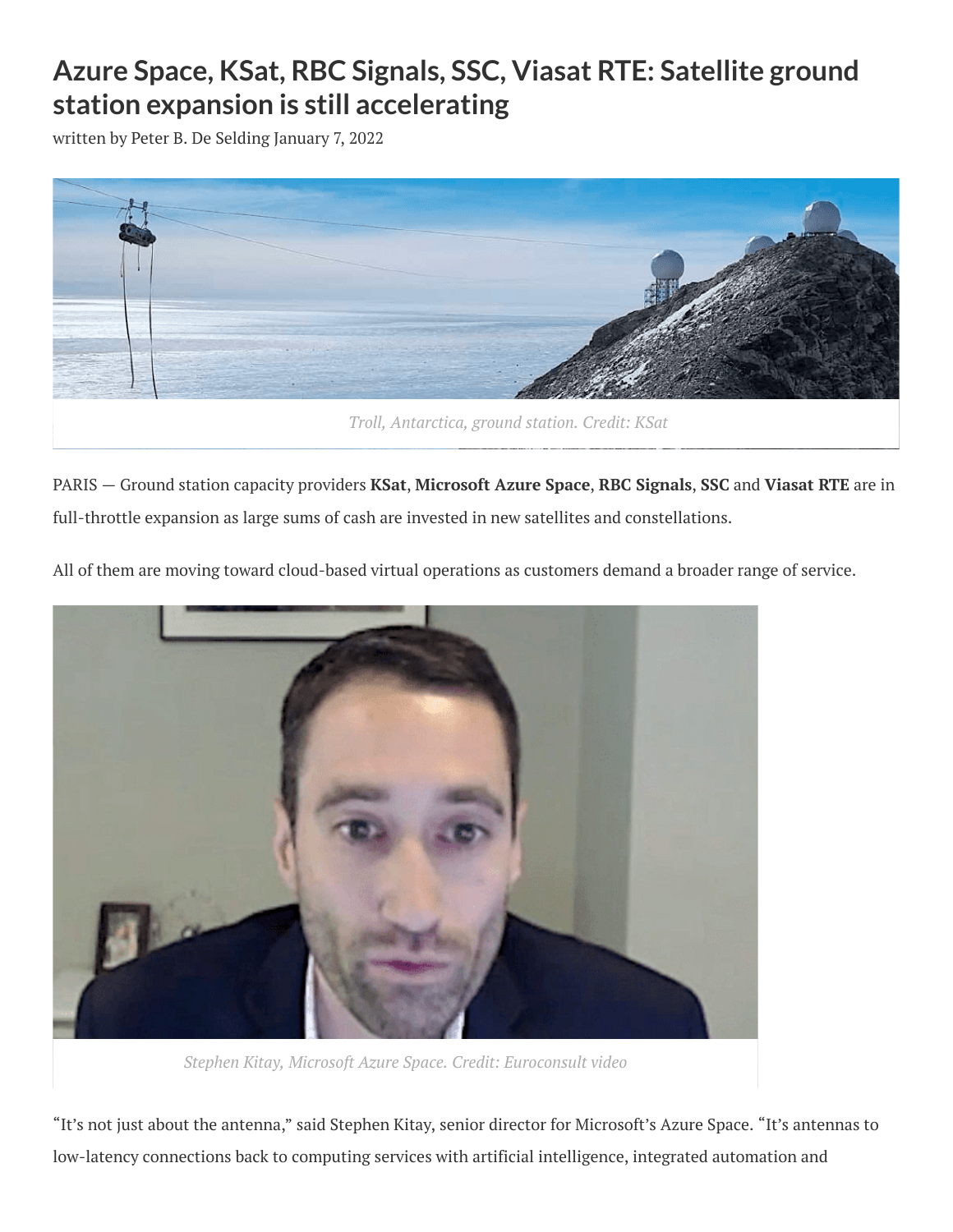scheduling."

Addressing the **Euroconsult World Satellite Business Week** here Dec. 15, Kitay said a new Azure Orbital/Azure Space customer, whom he did not name, "wants 22 sites across the globe to support their constellation."

That's just one customer.



*Christopher Richins, RBC Signals. Credit: Euroconsult video*

Christopher Richins, chief executive of RBC Signals, which has an expanding network of global ground stations, said the bull market for space investment started with launch services, then moved to satellite networks and "is now flowing down the operational chain to ground station operators.

"Communications links with the ground is the essential third step," Richins said. "Without that there is no business in space. We're on contract for multiple expansion projects across the globe."

Richins and others said the concentration of Earth stations at the poles, a natural requirement for Earth observation satellites in sun-synchronous orbit, is extending to mid-inclination orbits to reduce latency and increase overflight frequency for more populated areas.

All these companies said the days of building a dedicated ground network for a given customer and then letting the ground station sit half-used is over. Ground stations now are multi-tenant installations where data from multiple customers can be processed through the same antennas.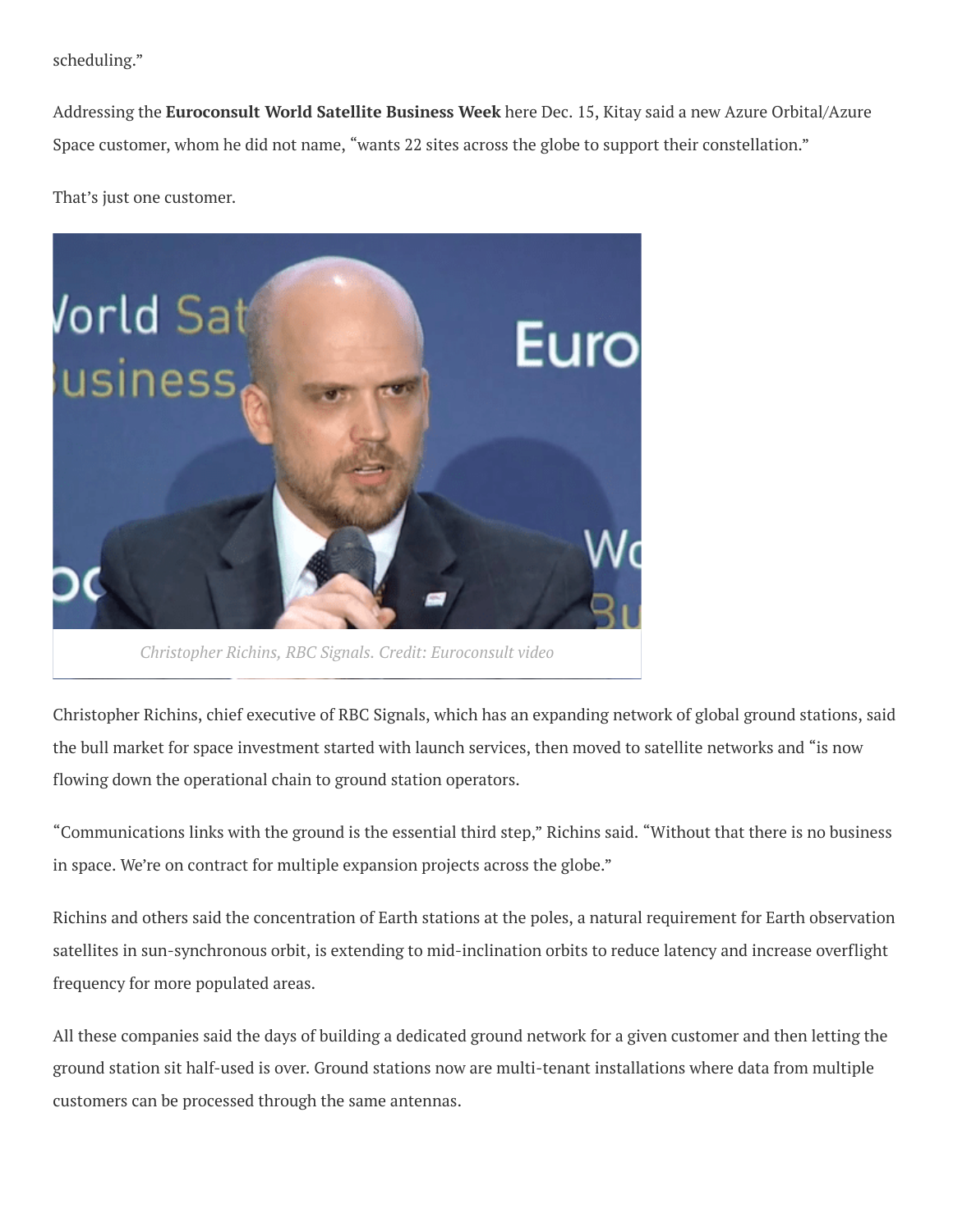

*Rolf Scatteboe, KSat. Credit: Euroconsult video*

The money flowing into space in general, and now ground stations as well, has lifted the values of all the players and postponed any thought of industry consolidation, said Rolf Skatteboe, chief executive of KSat.

"We have realized we can't do everything ourselves anymore and we are seeking partnerships," Skatteboe said. "Mergers are of course one thing. But the Americans have destroyed that market because everything is terrible expensive these days.

KSat has recently installed 43 new antennas for its global network and is putting in six more at the Troll site in Antarctica. A customer interfacing with one KSat ground station can interface with the entire network, through one API, with one destination of the customer's choice.

Skatteboe said there is no end in sight for the growth of the ground station business now that multiple constellations, small and large, have secured at least some funding.

That has put pressure on ground station networks to be everywhere a customer will want data downloaded.

"A satellite might like data from a certain region, and the next day it might have data from another region," Skatteboe said. "One KSat goal in 2022 is to fill the gaps. We have six gaps left to do a total mass coverage at any time."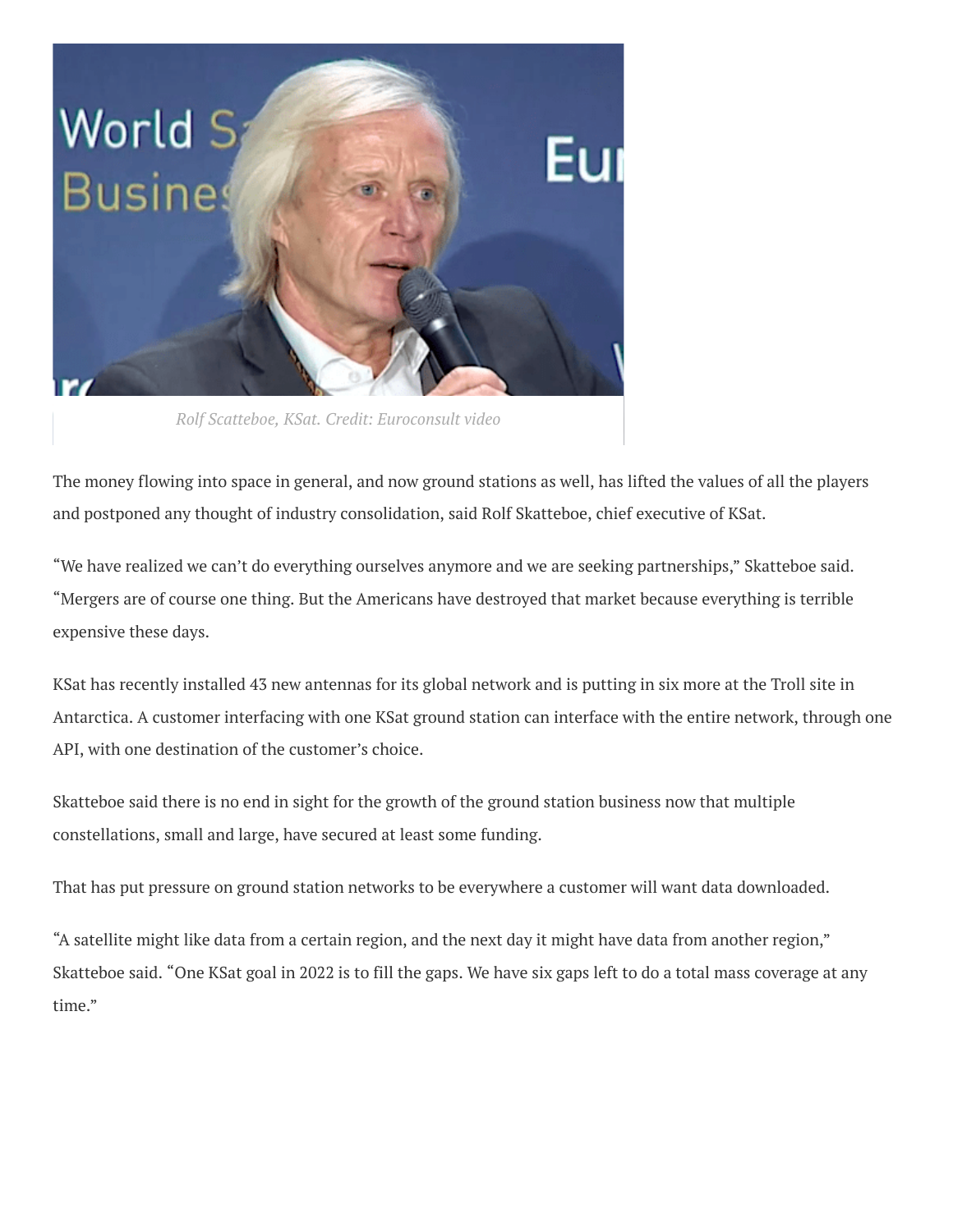

*Miranda Pirrie, SSC. Credit: Euroconsult video*

Miranda Pirrie, president of satellite management services at SSC of Sweden, said even veteran customers are now asking for full-service offerings. "They all want it faster and cheaper and they want us to do it for them, and advice on how to do it."

Pirrie said SSC shares the view that partnerships will be essential but it should be limited to deals where the partner "is really core to adding value, and you can outsource without the risk that you are dis-intermediated in the future," Pirrie said. "We tend to keep more in-house ourselves but work with partners for scale-up without threatening the core aspects of the value chain."

Viasat Inc., best known as a telecommunications satellite operator and broadband hardware provider, started full operations of its **Real-Time Earth (RTE)** business in 2021 and recently opened a station in Ghana.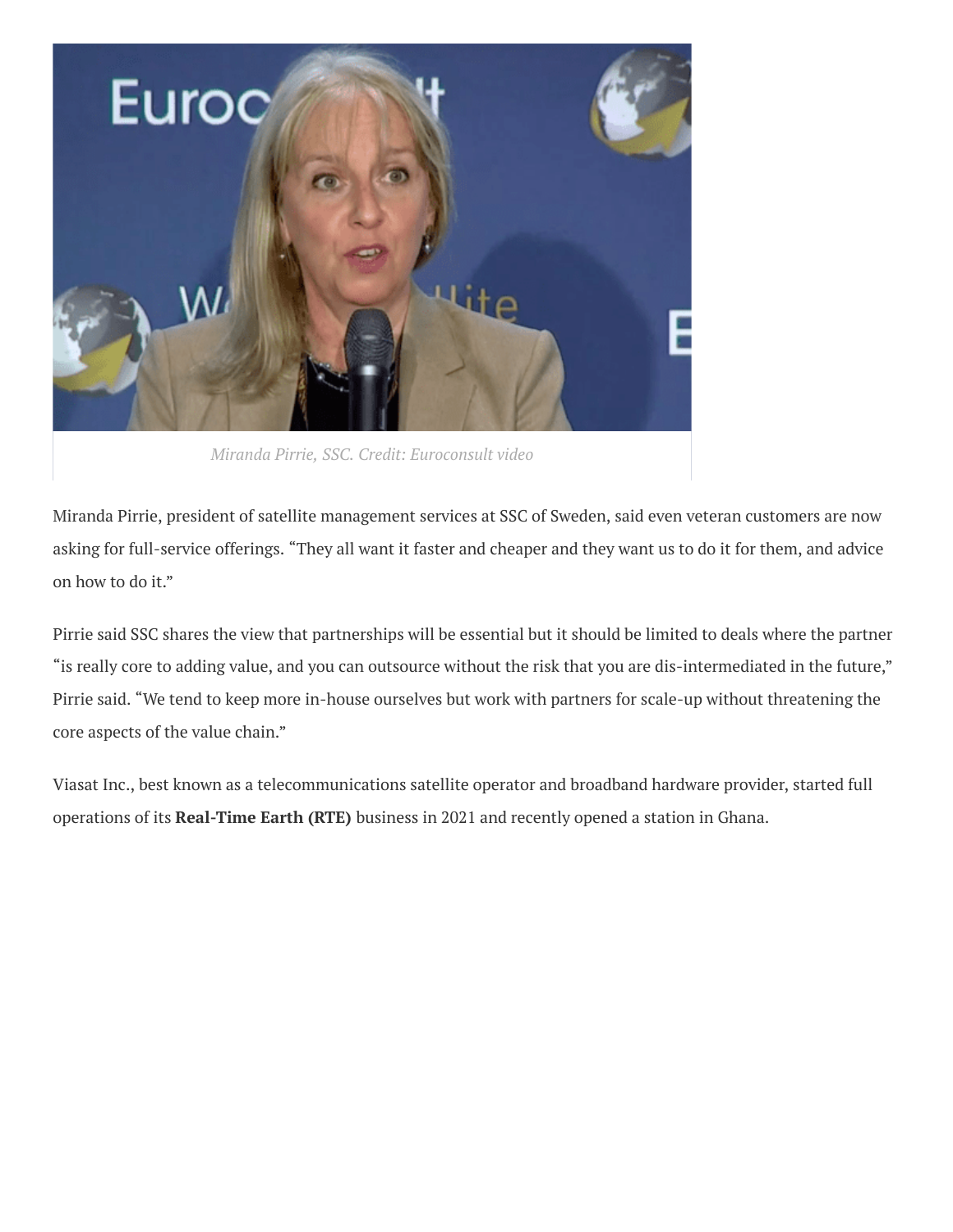

*John Williams, Viasat RTE. Credit: Euroconsult*

"We will reach our initial global footprint in about six moths three three new stations — in Sweden, South Africa and Japan," said John Williams, Viasat vice president for RTE. Five more stations are being planned, he said.

In addition to serving outside customers, RTE is preparing for what Viasat hopes will be a network of satellites compatible with the Link 16 terrestrial military network.

Viasat has won a contract for an initial Link 16-compatible satellite in low Earth orbit from the **U.S. Air Force Research Lab** as part of a program called **XVI**.

Viasat is building a global constellation of three large Ka-band broadband satellite and RTE will also be serving that network.

Williams said costumers are starting to insist on having at least two ground station providers to assure broad geographic coverage.

Azure Space's Kitay said Microsoft had established relationships with KSat and with Viasat RTE and is active in promoting industry standardization with an as part of an industry group called **DIFI — the Digital Intermediate Frequency Interoperability Consortium** — support standards for the virtualization of modems.

Kitay said government agencies, seeking to avoid being locked in to a single vendor, like the idea. The **U.S. Navy**, **U.S. Space Force** and the **Defense Information Systems Agency (DISA)** are on board.